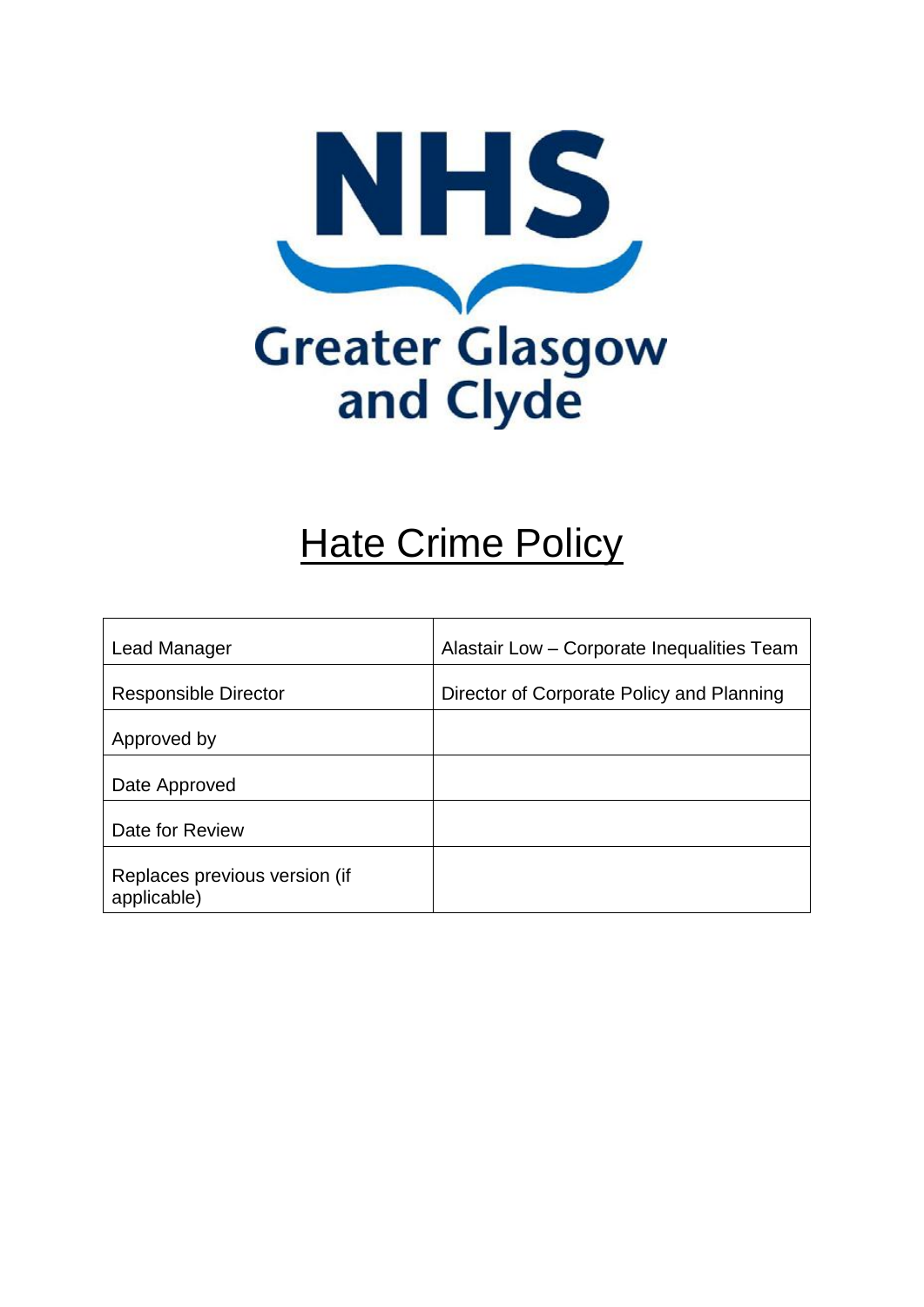## **NHS Greater Glasgow and Clyde**

### **Responding to Hate Related Incidents**

#### **Introduction**

Hate Crime is an area of community safety that has been highlighted through lessons learned from landmark cases and through engagement with communities affected by hate crime. The racist murder of Stephen Lawrence is the most high profile of these cases with the repercussions continuing for many years after his death. Much of our approach to hate crime today is based on the lessons learned from Stephen's death.

NHS Greater Glasgow & Clyde regards any hate incident to be unacceptable and the organisation is committed to working in partnership to eradicate hate crime within our services. We, and our statutory and voluntary partners, seek to establish consistent policy and practice in preventing, recording, and responding to hate crime.

#### **Policy Position**

NHS Greater Glasgow is cognisant of a growing body of evidence that hate crime has unique characteristics that must be recognised in order develop effective approaches.

NHS Greater Glasgow & Clyde acknowledges that hate crimes undermine community relations because they not only impact on the victim, but also send a message to all members of the social group that the victim belongs to. This creates fear, suspicion and tension between communities. Such crimes need to be particularly condemned in order to avoid a situation in which the relevant community feels victimised as a group, with members in constant fear of attack. Prejudice against groups can lead to a number of consequences, ranging from fear of crime and inability to participate in normal social activities, to paranoia and vigilantism.

NHS Greater Glasgow & Clyde recognises that hate incidents which can be characterised as "low level" offences, such as verbal abuse, often escalate into more serious forms of offending. Therefore our approach is to always seek intervention at an early stage.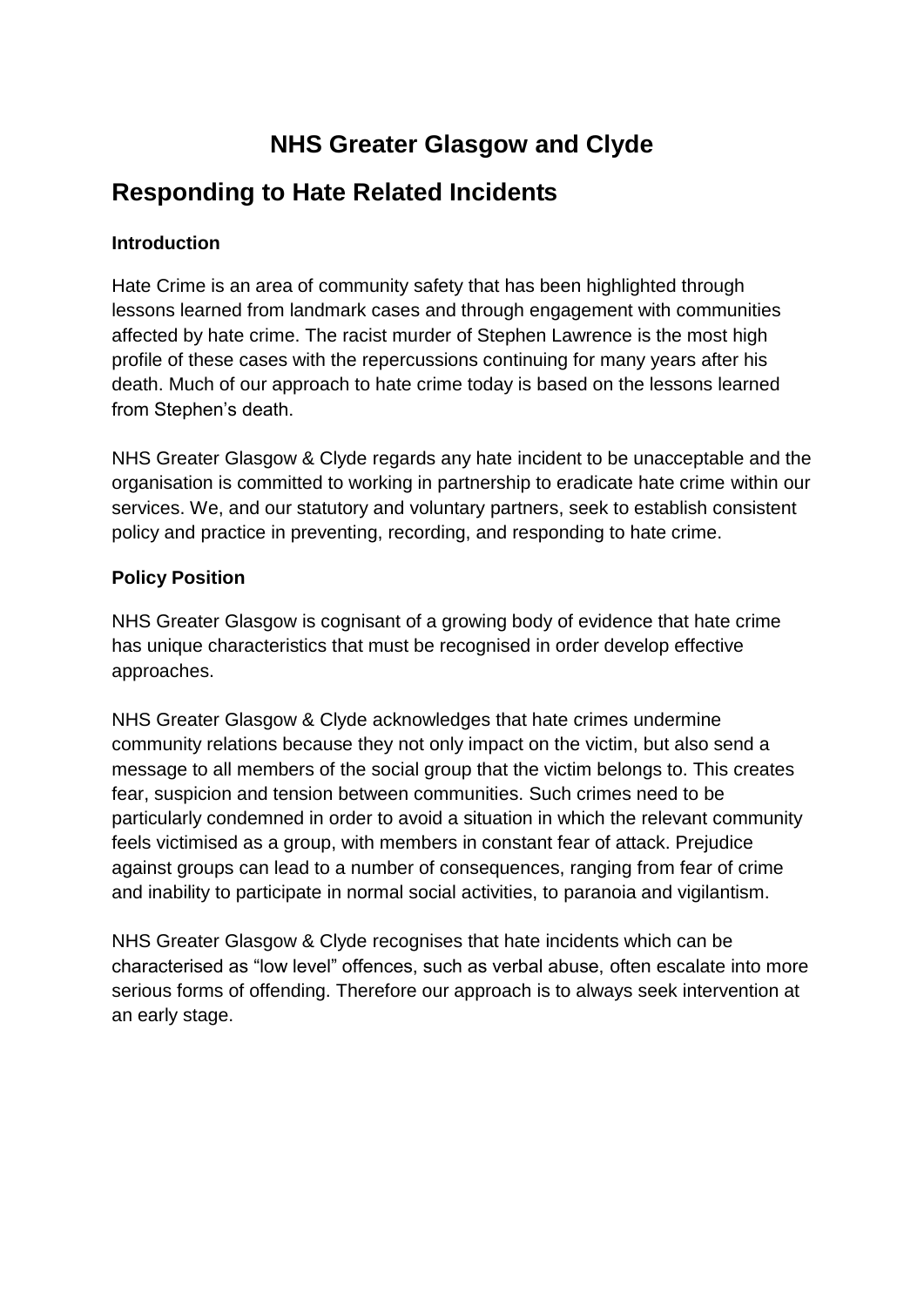NHS Greater Glasgow & Clyde also understands that so called "low level" offences can have a severe impact on victims. The case of Fiona Pilkington and her daughter Francesca Hardwick provides a stark example of this. In 2007, Fiona was driven to take her own life and the life of her daughter due to persistent harassment in their home over a 10 year period, much of which was categorised as "low level". All three members of the Pilkington household were disabled. NHS Greater Glasgow & Clyde accepts that it is the duty of the organisation and our employees to record and respond robustly to all categories of hate incidents reported in our service.

There is also evidence that offences against the person that are motivated by prejudice are often characterised by greater degrees of physical and psychological brutality than may ordinarily be the case. It is believed that the perpetrator's prejudice against or dislike of a particular social group often exacerbates the offence. In the most violent hate crimes, stamping on the head of the victim and kicking resulting in severe injury, or death, are not uncommon. Therefore NHS Greater Glasgow and Clyde takes the threat of hate crime very seriously.

For all of these reasons, NHS Greater Glasgow and Clyde has developed this policy to make explicit our commitment to responding to, and supporting the elimination of hate crime across NHSGGC.

#### **Definitions**

NHS Greater Glasgow and Clyde applies the Scottish Government definition of hate crime:

"Crime motivated by malice or ill-will toward a social group."

Scottish Executive, 2004: 3

For the purpose of recording and investigation NHS Greater Glasgow and Clyde applies the Lord Advocate's Guidance to Chief Constables which gives the direction that **"**an incident is aggravated by prejudice if it is perceived to be aggravated by prejudice by the victim or any other person". (Crown Office, 2010: 1)

NHS Greater Glasgow and Clyde's practice in recording and investigating hate incidents is to apply the principle that it is perception that an incident is motivated by prejudice that is the determining factor in whether it is recorded and subsequently investigated as such. The purpose of this definition is to ensure that investigations take full account of th*e* possibility *t*hat there may be a hate dimension to the incident and that statistics of such incidents are collected, applying a consistent definition.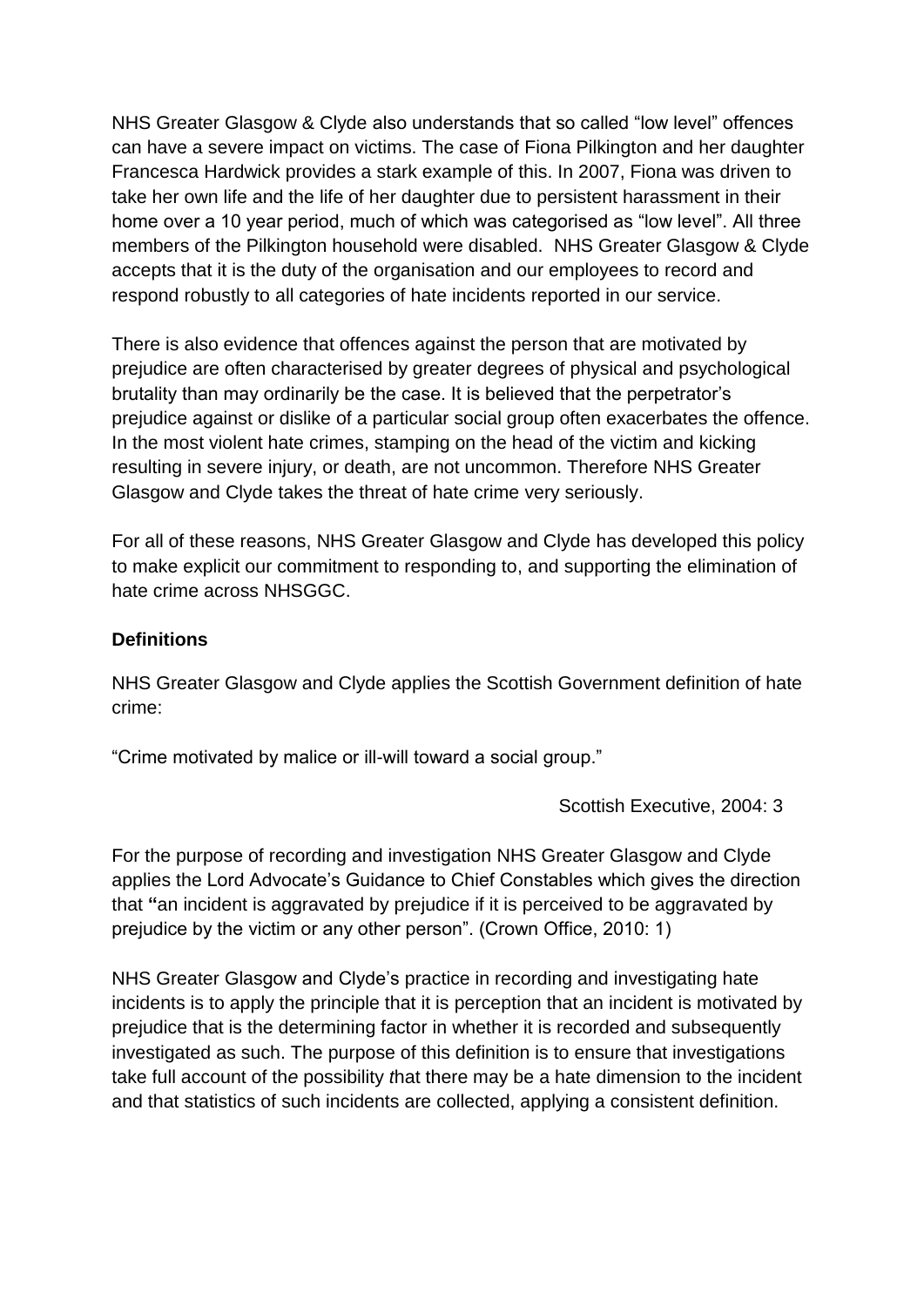Even where a victim does not necessarily believe that an incident is motivated by prejudice, where a witness to the incident takes such a view, it is sufficient for it to be recorded and investigated as a hate incident.

The definition of hate crime is based on the motivation of malice or ill will towards a social group*.* This means the question of whether the victim of a hate crime is a member of the social group in question is irrelevant. For example, if someone is the victim of a homophobic attack, whether they are gay or not is irrelevant.

A key recommendations of the Stephen Lawrence Inquiry Report was that "racist incidents must be understood to include both crimes and non-crimes in policing terms and that all such incidents be reported, recorded and investigated with equal commitment." The Lawrence Report dealt specifically with racism however the findings are now applied to all forms of hate crime.

While this particular recommendation relates to policing, NHS Greater Glasgow and Clyde has a role to play in recording and reporting incidents that can contribute to police intelligence, therefore our policy is to record and respond to all hate incidents,

both criminal and non criminal. These are recorded using NHS Greater Glasgow and Clyde's [Datix reporting system](http://www.staffnet.ggc.scot.nhs.uk/applications/datix/Pages/default.aspx) 

#### **Legal Context**

In Scotland we have a mixture of criminal law covering crimes that are motivated by prejudice based on the following characteristics:

- Race  $<sup>1</sup>$  (includes nationality, skin colour or ethnicity)</sup>
- Religion<sup>2</sup>

1

- Disability<sup>3</sup> (both physical and non physical, including mental health and learning disability)
- Sexual Orientation<sup>4</sup> (lesbian, gay, straight or bisexual)
- Transgender Identity<sup>5</sup> (gender [identity](http://www.equality-network.org/Equality/website.nsf/webpages/E275794AB1A4E5F980256FB80049F872#Gender%20identity%3A%20This%20is%20an%20indiv#Gender%20identity%3A%20This%20is%20an%20indiv) or [expression](http://www.equality-network.org/Equality/website.nsf/webpages/E275794AB1A4E5F980256FB80049F872#Gender%20expression%3A#Gender%20expression%3A) that differs from gender assumptions made at birth)

<sup>1</sup> The Public Order Act 1986, Sections 50A(1)(a) and 50A(1)(b)Criminal Law (Consolidation) (Scotland) Act 1995, Section 96 of the Crime and Disorder Act 1998

<sup>2</sup> Section 74 of the Criminal Justice (Scotland) Act 2003 and Offensive Behaviour at Football and Threatening Communications (Scotland) Act 2012

<sup>3</sup> Offences (Aggravation By Prejudice) (Scotland) Act 2009

<sup>4</sup> Offences (Aggravation By Prejudice) (Scotland) Act 2009

<sup>5</sup> Offences (Aggravation By Prejudice) (Scotland) Act 2009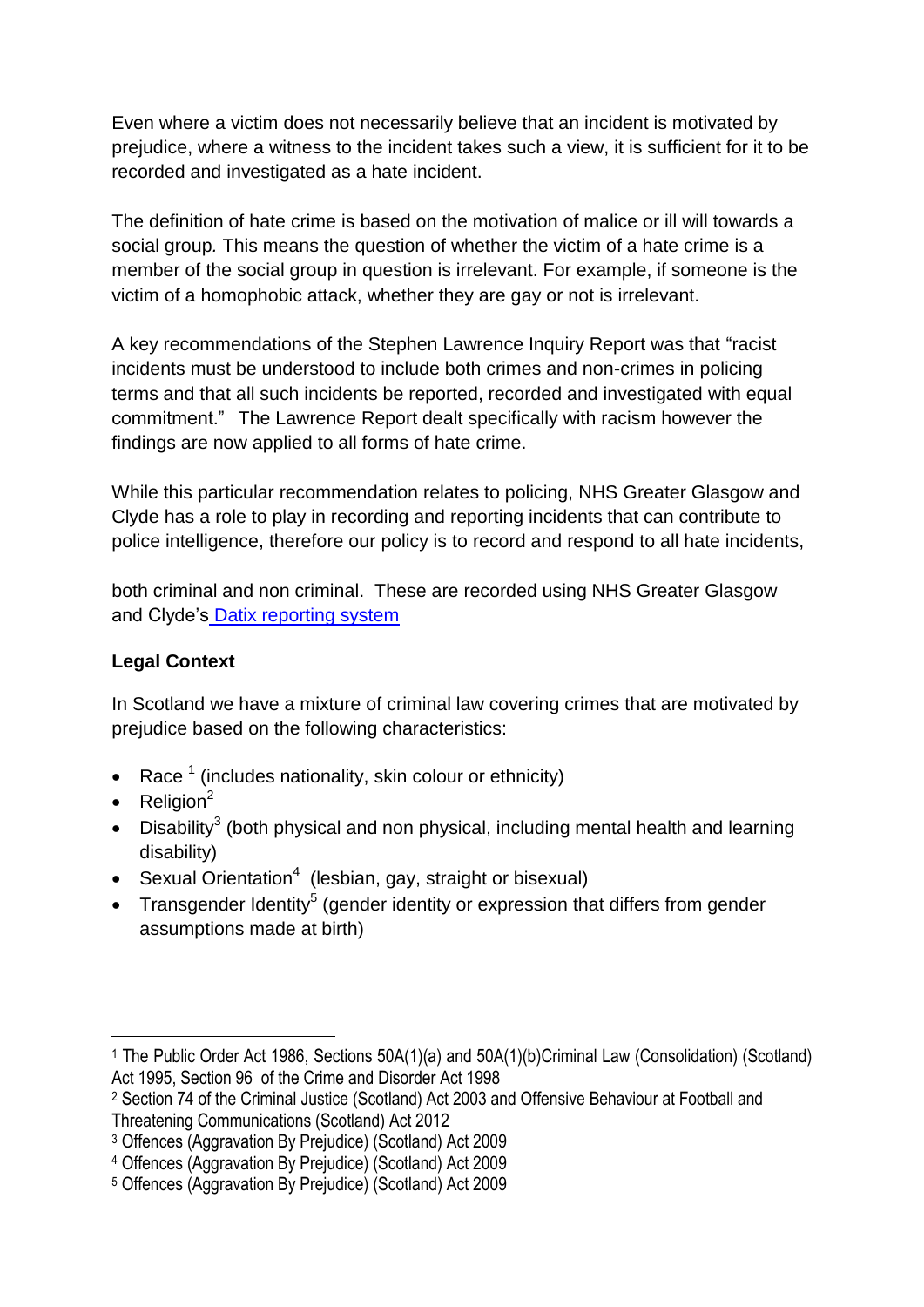The Equality Act 2010 introduced the Public Sector General Equality Duty. This places a duty on the organisation to:

- Eliminate unlawful discrimination, harassment, victimisation and any other conduct that is prohibited by or under the Act
- Advance equality of opportunity between persons who share a relevant protected characteristic and persons who do not share it
- Foster good relations between persons who share a relevant protected characteristic and persons who do not share it

NHS Greater Glasgow and Clyde therefore views our commitment to tackle hate crime as key to fulfilling the organisation's requirement to meet the Public Sector General Equality Duty

#### **Scope of Hate Crime Policy**

This policy covers the following: Public on Employee hate incidents Public on Public hate incidents Employee on Employee hate incidents Employee on Public hate incidents

#### **Related Policies**

**[Disciplinary Policy and Procedure](http://www.staffnet.ggc.scot.nhs.uk/Human%20Resources/Policies/Documents/Disciplinary%20Policy%20-%20Agreed%2023%20April%202014.pdf)** 

[Dignity at Work Policy](http://www.staffnet.ggc.scot.nhs.uk/Human%20Resources/Policies/Documents/DAW%20Policy%20%20Agreed%20June%202014.pdf)

[Mental Health and Wellbeing Policy](http://www.staffnet.ggc.scot.nhs.uk/Human%20Resources/Policies/Documents/NHSGGC_Mental_Health__Wellbeing_Policy_Guidance_Agreed%20April%202014.pdf)

Grievance [Policy and Procedure](http://www.staffnet.ggc.scot.nhs.uk/Human%20Resources/Policies/Documents/Grievance%20Policy%20Procedure%20Agreed%2023%20April%202014.pdf)

[Corporate use of Social Media](http://www.staffnet.ggc.scot.nhs.uk/Human%20Resources/Policies/Documents/Corporate%20Use%20of%20Social%20Media%20Agreed%2023%20April%202014.pdf) Policy